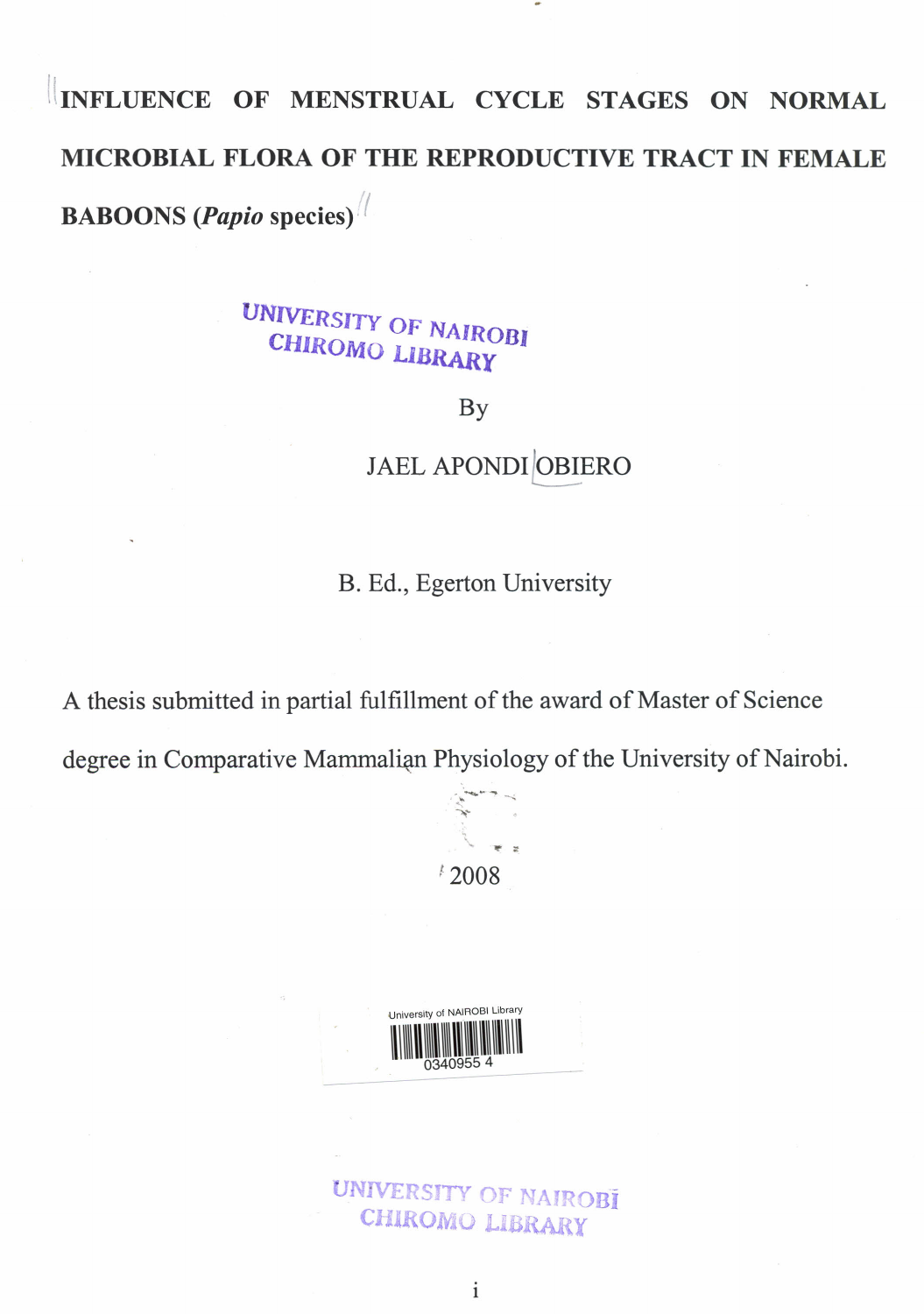## **ABSTRACT**

Qualitative and quantitative studies in humans as well as animal model studies have confirmed that the vaginal flora is a dynamic and closely interrelated system. Detailed studies on the effects of the phase of the menstrual cycle which depends on the levels of reproductive hormones, on the vaginal microbial flora are lacking, and there have been no studies on non-human primates, which are considered to be appropriate models for human studies, In this study, the effect of phase of the menstrual on normal vaginal flora was investigated in 59 baboons of reproductive age. Vaginal swabs were obtained once from each animal and cultured on appropriate media for bacterial growth. Identification of bacteria was done on the basis oxygen utilization, culture media, morphology, Gram stain and biochemical reactions.

Many facultative aerobes and anaerobes were identified. Twenty-six different bacterial species were isolated and identified from the olive baboons, and fifteen from the yellow baboons. The most common bacterial isolates were: *Streptococcus viridans*  $\mathcal{L}$ . *Corynebacteria* species, *Proteus vulgaris, f;tapliylococcus aureus, Peptococcus* species,  $\frac{1}{2}$  . 1P's *Lactobacillus, Staphylococcus* (coagulase negative), *Escherichia coli* and *micrococcus* species. Vaginal pH was acidic and ranged from 4.7 to 6.7. Twenty one different bacterial isolates were recovered from animals in follicular and menstrual phases while all 26 isolates were recovered form animals in luteal phase. There were no major variations in the normal vaginal flora isolated at different phases of the menstrual cycle. Acidic vaginal environment and presence of *Lactobcilli* in the vagina of both the *Papio anubis* and *Papio cynocephalus* may suggest that these animals are suitable models for studies of